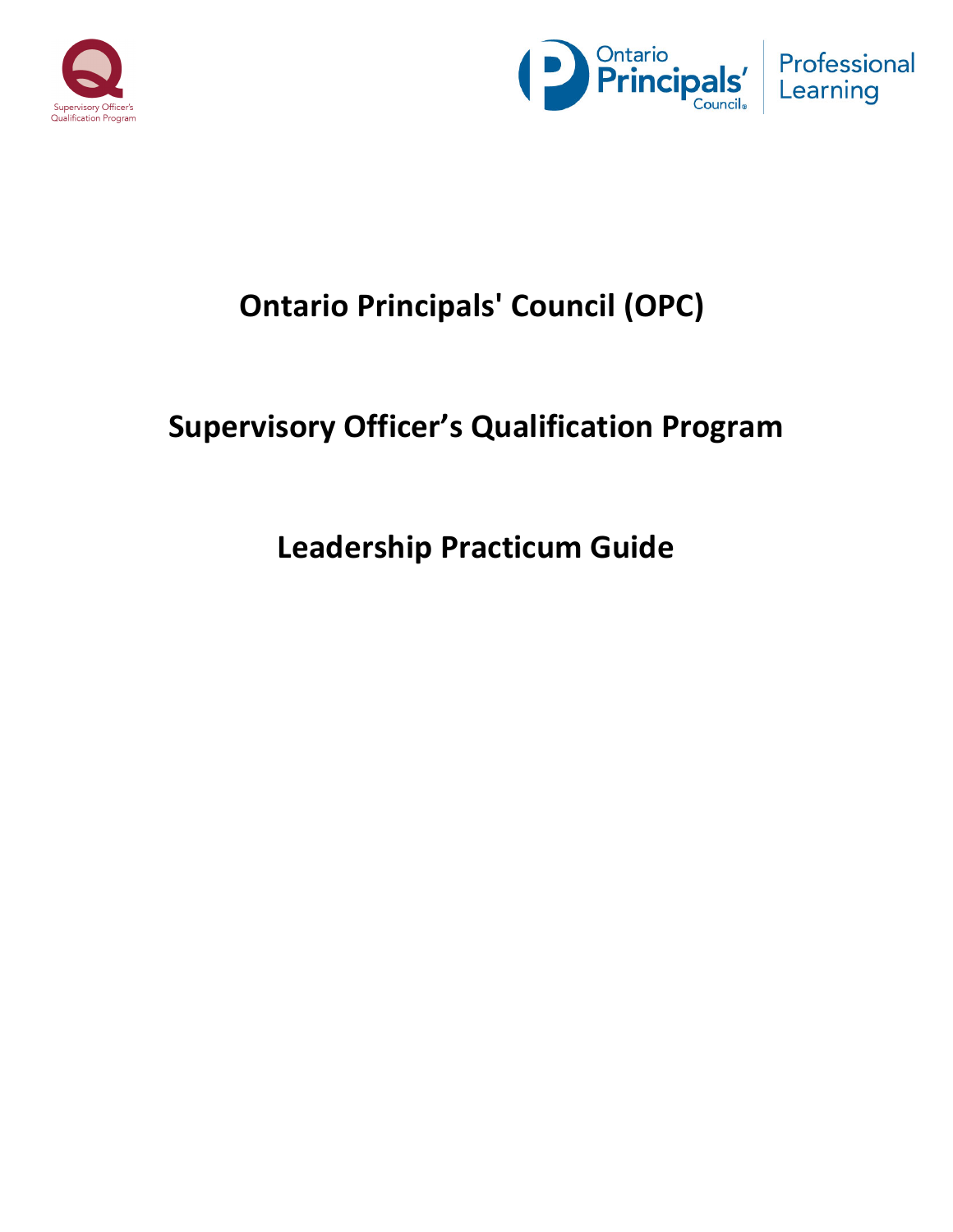



- 1. Establish a **Practicum Log** as described in the Practicum Handbook.
- 2. Make arrangements with a practicing supervisory officer from your District School Board who will agree to act as your **District Practicum Mentor.**
- 3. Meet with the District Practicum Mentor to review the expectations for the practicum mentor and to review the SOQP Practicum requirements as outlined in the handbook.
- 4. Identify possible projects that meet the criteria outlined in the Practicum Handbook. Examples are described in the Practicum Handbook.
- 5. Select a project in consultation with the District Practicum Mentor.
- 6. Discuss the proposed project with your **SOQP Mentor/Instructor** for initial approval.
- 7. Complete the Practicum Leadership Project Proposal Contract, Form 1, and the Practical Leadership Project Detailed Proposal, Form 2. Review the completed forms with your District Practicum Mentor.
- 8. Submit your **Practicum Leadership Project Proposal Contract, Form 1,** and the Practical Leadership Project Detailed Proposal, Form 2, to your SOQP Mentor/Instructor to receive approval to proceed with the practicum.
- 9. Complete **registration requirements** for the practicum and submit registration fee to OPC.
- 10. Maintain notes or a journal to be used in the **Reflective Written Assignment** as outlined in the Practicum Handbook.
- 11. Communicate with your **SOQP Mentor/Instructor** to discuss your progress and to ensure that the project continues to meet the SOQP requirements.
- 12. Meet as necessary with your **District Practicum Advisor** to seek feedback and guidance.
- 13. Complete the **Practicum Final Report** as described in the Practicum Handbook. The written summary of the practicum learning experience should not exceed 15 typed pages (double spaced, single sided). Candidates may include, as attachments, material developed as part of the practicum.
- 14. Complete the **Reflective Written Assignment** as described in the Practicum Handbook. This assignment should not exceed 10 typed pages (double spaced, single sided).
- 15. Complete the Log and Executive Summary as described in the Practicum Handbook.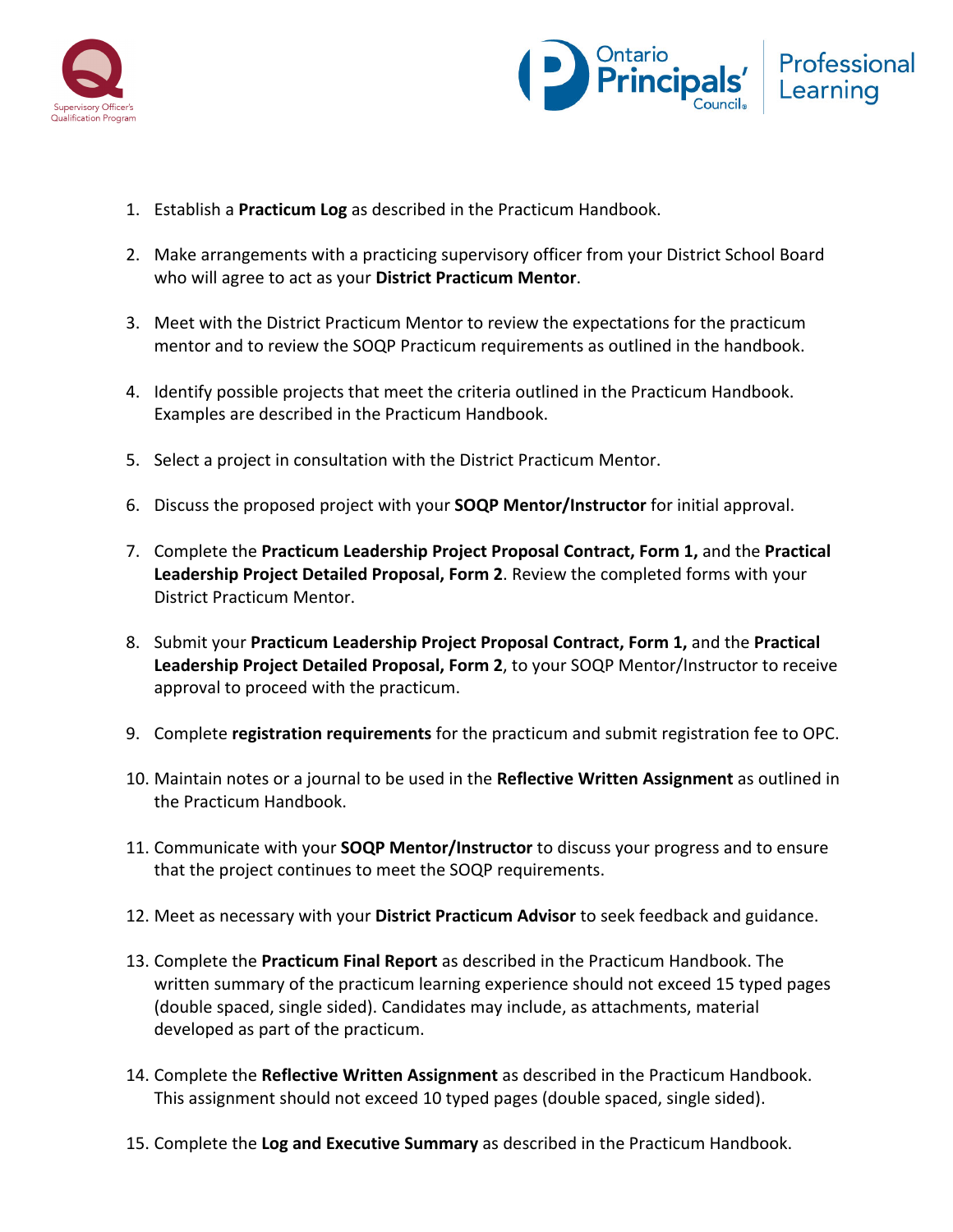



- 16. Submit one copy of the Practicum Final Report and Reflective Written Assignment to the District Practicum Mentor. The District Practicum Mentor completes Form 7 to indicate completion of the practicum based on the Practicum Leadership Project Proposal Contract, Forms 1 and 2.
- 17. Submit **one electronic copy and one paper copy** of the Practicum Final Report, Reflective Written Assignment, Executive Summary, Log and **Form 7** to your SOQP Mentor/Instructor. Include the supporting documentation as indicated in the handbook.
- 18. The SOQP Mentor/Instructor reviews the Executive Summary, Log, District Practicum Mentor's Report and Reflective Assignment and Final Report. The SOQP Mentor/Instructor discusses the information with Candidate and District Practicum Mentor.
- 19. The SOQP Mentor/Instructor completes the assessment of the practicum.
- 20. The SOQP Mentor/Instructor sends a copy of the completed assessment forms to the candidate.
- 21. The SOQP Mentor/Instructor sends electronically the completed assessment forms and copy of the practicum to the OPC.
- 22. The Program Coordinator receives form 8 from OPC. The program coordinator signs form 8 to confirm successful completion of the practicum requirements.
- 23. The Program Coordinator reports successful and unsuccessful candidates to the OPC Registrar.
- 24. The OPC Registrar makes recommendation to the Ontario College of Teachers when candidates have completed all SOQP requirements successfully.